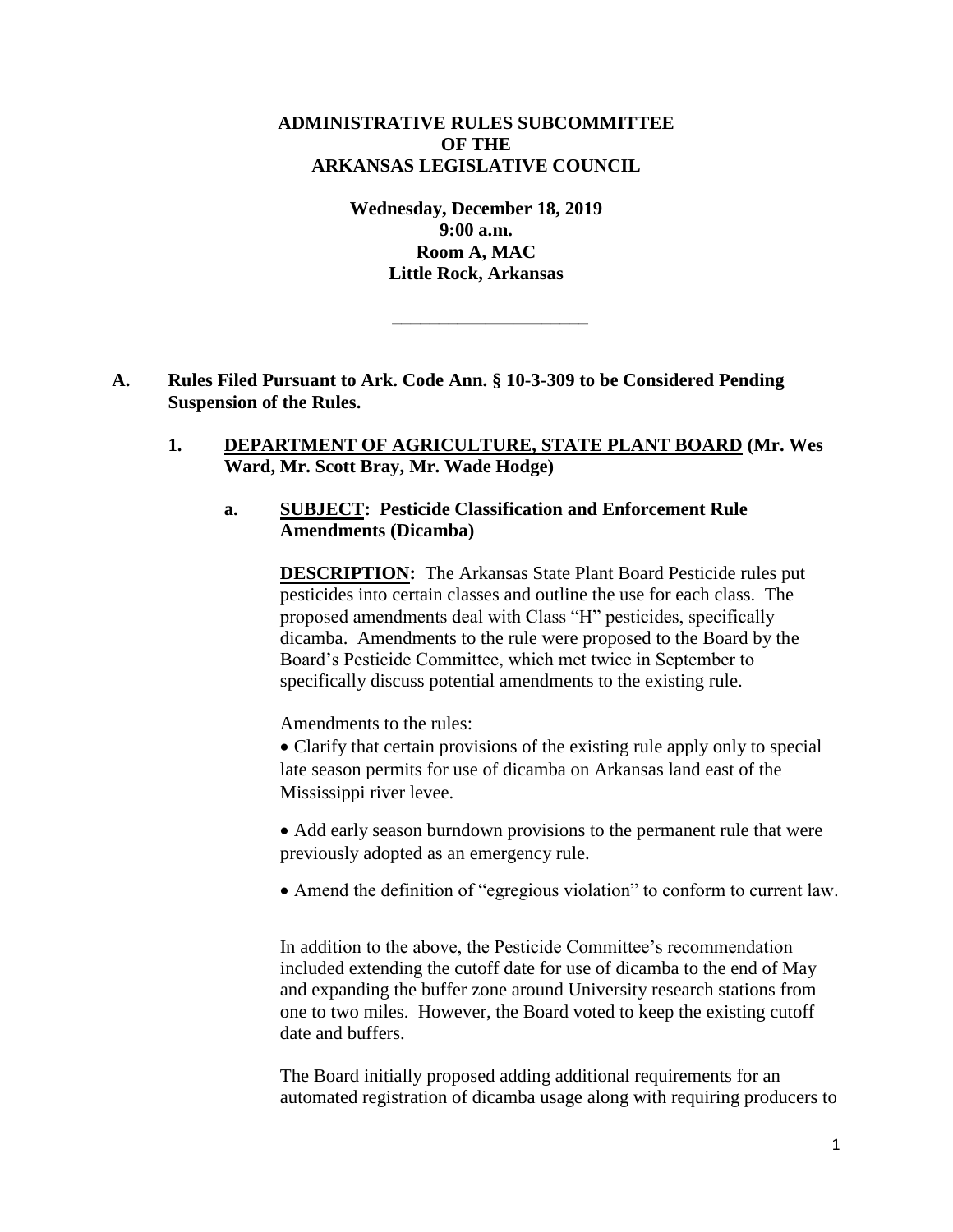provide a GPS map made at the time of application for further documentation of the precise location of dicamba applications and buffer zone compliance. Following the public comment hearing, the Board voted to strike those requirements from the proposed amendments.

The section that was previously adopted as an emergency rule, which expired in August, allowing use of dicamba in early season burndown, is added to the permanent rule.

The definition of "egregious violation" for misuse of dicamba and similar pesticides is amended to conform to the changes required by Act 423 of 2019. The definition makes it clear that only those violations occurring after the effective date of that Act will be subject to the new definition.

**PUBLIC COMMENT:** The public comment period expired on November 30, 2019. A public hearing was held on December 11, 2019. The Board provided the following summary of the comments that it received and its responses thereto:

497 comments were received. Of those, 463 comments contained some combination of the following: extend the buffer zones, restrict use when temperature reaches 80 degrees, go back to an April 15 cutoff date, and they supported the new record keeping and online dicamba registry requirements. Therefore, these comments were for the rule in part, and against the rule in part. However, it should be noted that extended buffer zones, temperature restrictions, and changing the cutoff date were not part of the proposed changes to the rule. Therefore, the only part of the proposed changes to the rule to which these comments applied were record-keeping and registry.

Eleven comments contained one or more of the following: follow the federal label, extend the cutoff date, decrease the buffer zones, against the GPS mapping requirements, and against the online registry. Therefore, these comments were for the rule in part and against the rule in part. As previously noted, cutoff dates and buffer zones were not part of the proposed amendments.

Fourteen comments requested a ban of dicamba. Eight comments expressed that they were against the rule without further explanation. One comment was in favor of the rule without further explanation.

Rebecca Miller-Rice, an attorney with the Bureau of Legislative Research, asked the following question:

Within the proposed changes, it appears that the term "regulations" has remained. I just wanted to make mention of Act 315 of 2019,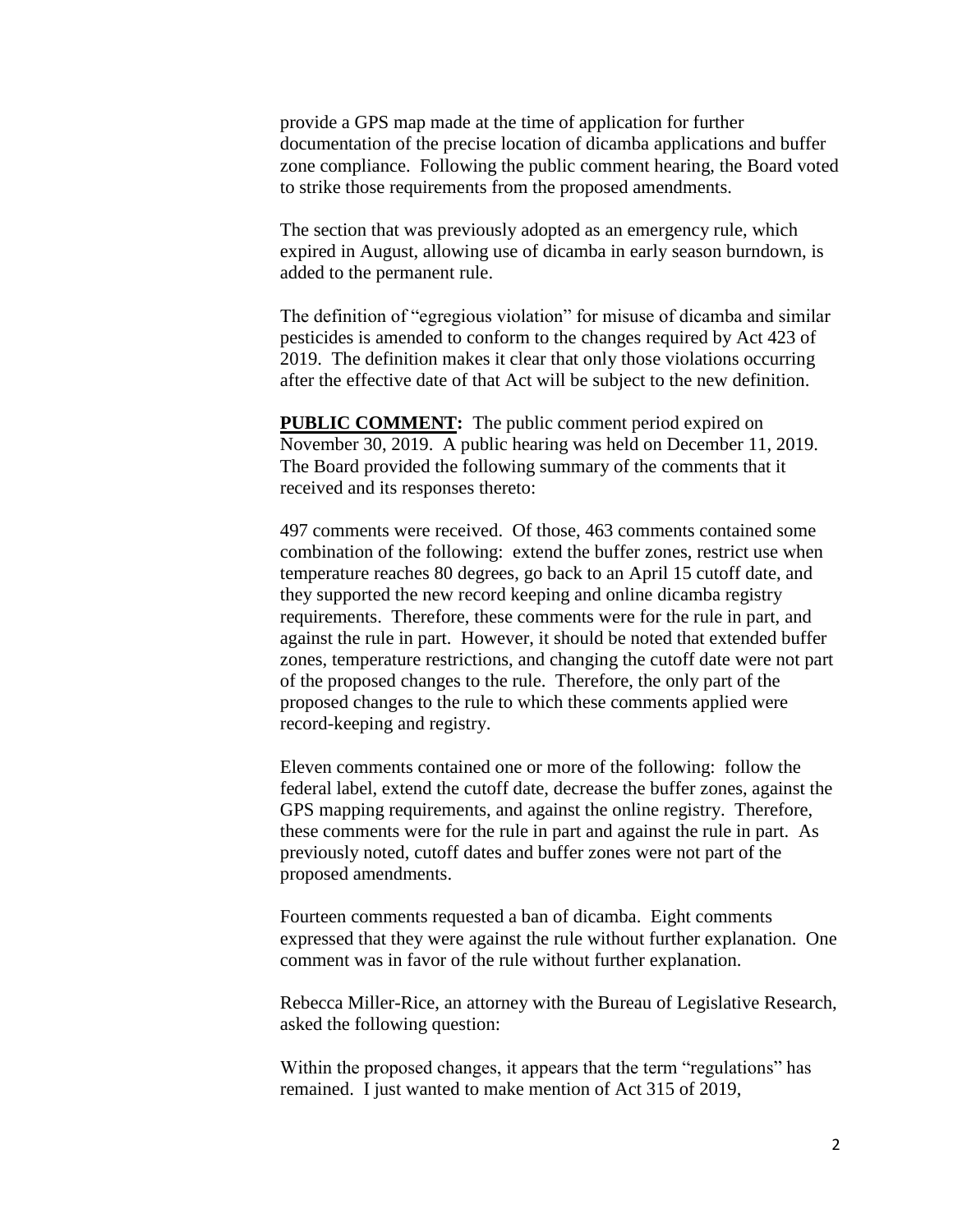§ 3204(b)(3), which concerns the uniform use of the term "rule" and requires governmental entities to ensure the use of the term "rule" upon promulgation of any rule after the effective date of the Act, which was July 24, 2019. Is there a reason that the SPB has retained the term "regulations" for the time being?

**RESPONSE:** The Department is currently undertaking a review of all rules. We will be making the change from "regulation" to "rule," and have already done so with some rules. With dicamba being such a controversial issue, we simply wanted to focus on the subject matter this time.

The proposed effective date is pending legislative review and approval.

**FINANCIAL IMPACT:** The agency states that the amended rules have no financial impact.

**LEGAL AUTHORIZATION:** The State Plant Board shall administer and enforce the Arkansas Pesticide Use and Application Act ("Act"), codified at Arkansas Code Annotated §§ 20-20-201 through 20-20-227, and shall have authority to issue rules after a public hearing following due notice to all interested persons to carry out the provisions of the Act. *See* Ark. Code Ann.  $\S 20-20-206(a)(1)$ . When the Board finds it necessary to carry out the purpose and intent of the Act, rules may relate to the time, place, manner, amount, concentration, or other conditions under which pesticides may be distributed or applied and may restrict or prohibit use of pesticides in designated areas during specified periods of time to prevent unreasonable adverse effects by drift or misapplication to: plants, including forage plants, or adjacent or nearby lands; wildlife in the adjoining or nearby areas; fish and other aquatic life in waters in reasonable proximity to the area to be treated; and humans, animals, or beneficial insects. *See* Ark. Code Ann. § 20-20-206(a)(1)(A)–(D). In issuing rules, the Board shall give consideration to pertinent research findings and recommendations of other agencies of this state, the federal government, or other reliable sources. *See* Ark. Code Ann. § 20-20-  $206(a)(2)$ .

With respect to penalties, the Board shall by rule establish a schedule designating the minimum and maximum civil penalty that may be assessed under Ark. Code Ann. § 2-16-203 for violation of each statute, rule, or order over which the Board has regulatory control. *See* Ark. Code Ann. § 2-16-203(b)(2)(A). The Board may further promulgate any other rule necessary to carry out the intent of the statute. *See* Ark. Code Ann. § 2-  $16-203(b)(2)(B)$ .

The proposed revisions include those made in light of Act 423 of 2019, sponsored by Representative David Hillman, which amended the Arkansas